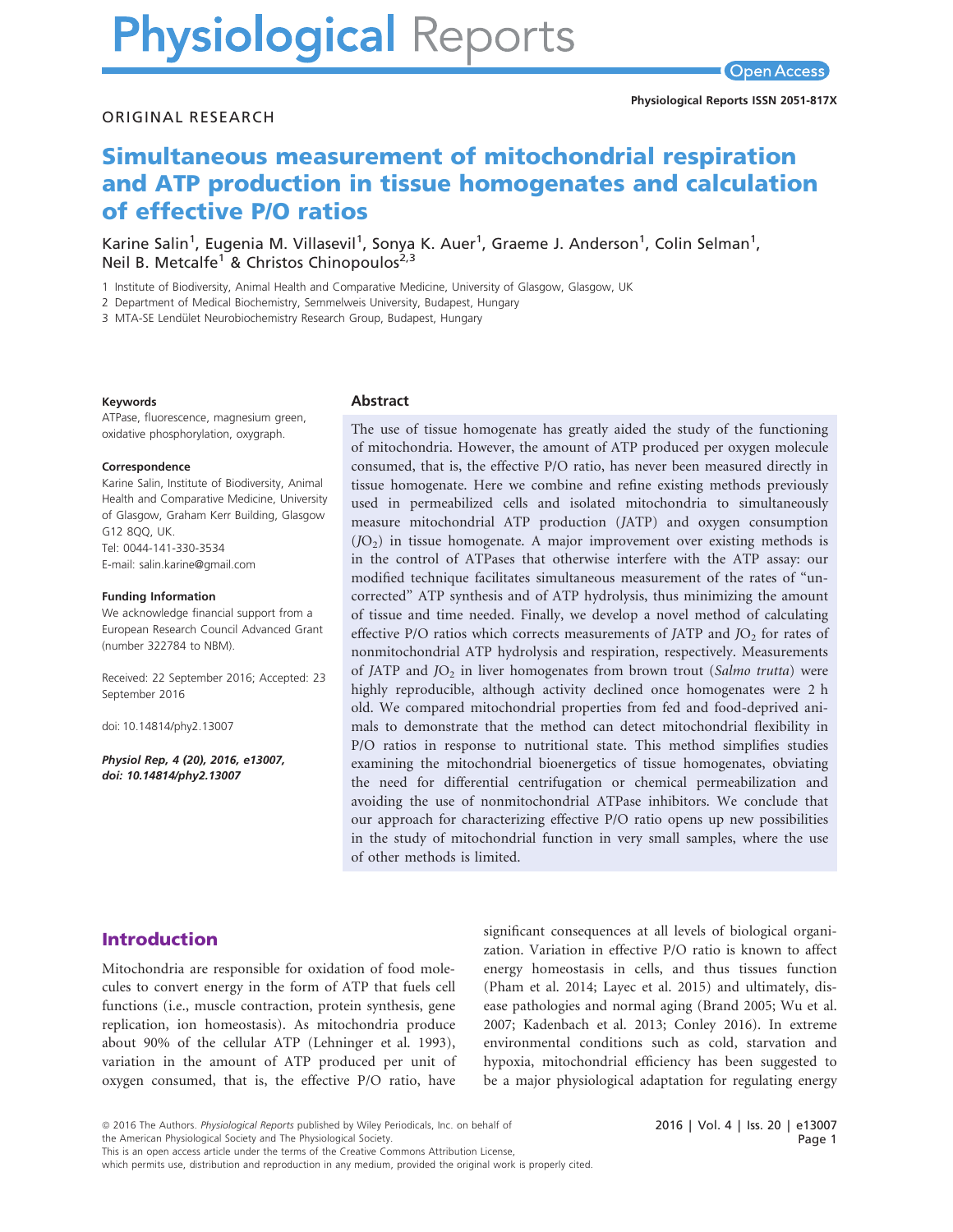homeostasis in the organism (Gnaiger et al. 2000; Trzcionka et al. 2008; Monternier et al. 2014). However, while methods of evaluating mitochondrial efficiency have received much attention (Hinkle 2005; Van Bergen et al. 2014), measuring P/O ratios has proved to be challenging (Ferguson 2010).

The mitochondrial preparation required for assaying bioenergetics involves numerous steps encompassing differential centrifugation or bath transfer (Van Bergen et al. 2014), making it technically challenging to obtain a sufficient amount of mitochondria from tissues smaller than those of a mouse (Chinopoulos et al. 2011). This limitation has motivated current efforts to implement the high yield technique of homogenization that is capable of recovering 100% of the tissue sample for use in the mitochondrial analysis (Pecinova et al. 2011; Makrecka-Kuka et al. 2015; Rovenko et al. 2015; Ziak et al. 2015; Salin et al. 2016). Tissue homogenate offers the advantage of studying mitochondrial function close to physiological conditions, therefore differences in mitochondrial properties observed in homogenates may better reflect physiological processes that will occur in the animal (Kuznetsov et al. 2002; Burtscher et al. 2015). However, the problem emerges that homogenates contain ATPases that interfere with the ATP assay.

Techniques used to measure ATP production (JATP) that are compatible with simultaneous measurement of mitochondrial oxygen consumption  $(D<sub>2</sub>)$  have included: (1) estimation of mitochondrial ADP consumption (Estabrook 1967), (2a) direct and (2b) indirect assays of changes in ATP concentration (Ouhabi et al. 1998; Salin et al. 2010a, respectively), and (3) measurement of changes in free magnesium concentration,  $[Mg^{2+}]$  (Chinopoulos et al. 2009). Technique 1 can produce biased measures of JATP when using tissue homogenates due to the presence of nonmitochondrial ATPases. Technique 2b allows measurement of this ATPase activity so that the JATP value can be corrected, but this correction requires twice the amount of tissue and time (Salin et al. 2012a). The presence of ATPase may also affect JATP measurements using technique 3. Techniques 2a and 3 aim to block the action of ATPase so as to prevent ATP hydrolysis (Ouhabi et al. 1998; Chinopoulos et al. 2014), but the efficacy of inhibitors may depend on the tissue, study model or mitochondrial preparation.

Here, we describe a protocol for measuring effective P/O ratios that simultaneously quantifies both JATP and  $JO<sub>2</sub>$  in tissue homogenate, using a combination of techniques 2b and 3. As with technique 3, we use the magnesium-sensitive fluorescent probe, Mg Green, to estimate changes in  $[Mg^{2+}]$  (Szmacinski and Lakowicz 1996). Mitochondrial JATP is calculated from the rate of change in  $[Mg^{2+}]$  and is based on the unequal affinities of ATP and ADP for  $Mg^{2+}$ 

(Leyssens et al. 1996). Nonmitochondrial ATPase activity is measured as in technique 2b by inhibiting the mitochondrial ATP flux (Salin et al. 2010a), allowing correction of JATP. Our modified technique facilitates simultaneous measurement of the rates of "uncorrected" ATP synthesis and of ATP hydrolysis, thus minimizing the amount of tissue and time needed. We validate the technique and calculate JATP,  $JO<sub>2</sub>$  and the effective P/O ratio, using liver homogenates from juvenile brown trout (Salmo trutta). We compare P/O ratios of fed and starved fish to determine whether our approach was a specific and sensitive assay to detect variation in P/O ratio in tissue homogenate. We chose liver because hepatic mitochondria are known to change their properties in response to food availability. Attempts to assess the role of mitochondria in the regulation of energy homeostasis during fasting have been addressed in mammals (Bobyleva-Guarriero et al. 1984; Brand et al. 1993; Dumas et al. 2004), birds (Bobyleva-Guarriero et al. 1984; Monternier et al. 2015), amphibians (Trzcionka et al. 2008) and fish (Savina et al. 2009; Bermejo-Nogales et al. 2015). Of note, the role of the liver in the control of carbohydrate and lipid homeostasis is essential for providing substrates to others tissues during fasting (Postic et al. 2004). In fish, there is a large body of evidence illustrating adaptive changes in enzymatic activities of the oxidative phosphorylation pathway (Guderley et al. 2003; Frick et al. 2008; Bermejo-Nogales et al. 2015), but whether their effective P/O ratio shows similar flexibility has so far not been determined.

# Methods

## Animal husbandry

Juvenile brown trout were obtained from a hatchery (Howietoun, UK) in summer 2015 and moved to the University of Glasgow. Here, the fish were kept in a communal tank and maintained under an 8 h light: 16 h dark photoperiod at 12°C and fed daily in excess (pellets EWOS, West Lothian, UK). In January 2016, twenty four fish were transferred to individual compartments of a stream tank. Because of the logistical constraints associated with assaying fresh mitochondria, transfers of the fish to individual compartments were staggered over 12 days (two fish per day). All fish were first acclimated for a week and fed daily to excess prior to the start of the food treatments. Half of the fish were randomly allocated to an ad libitum ration, while the other half was deprived of food (initial body mass:  $12.14 \pm 0.61$  vs.  $12.00 \pm 0.57$  g in the fasted and fed group). Fish were held on these treatments for 2 weeks. At the end of this period, all fish were fasted overnight. The following morning (mean  $\pm$  1 SE: 09:30  $\pm$  00:01 h) a pair of fish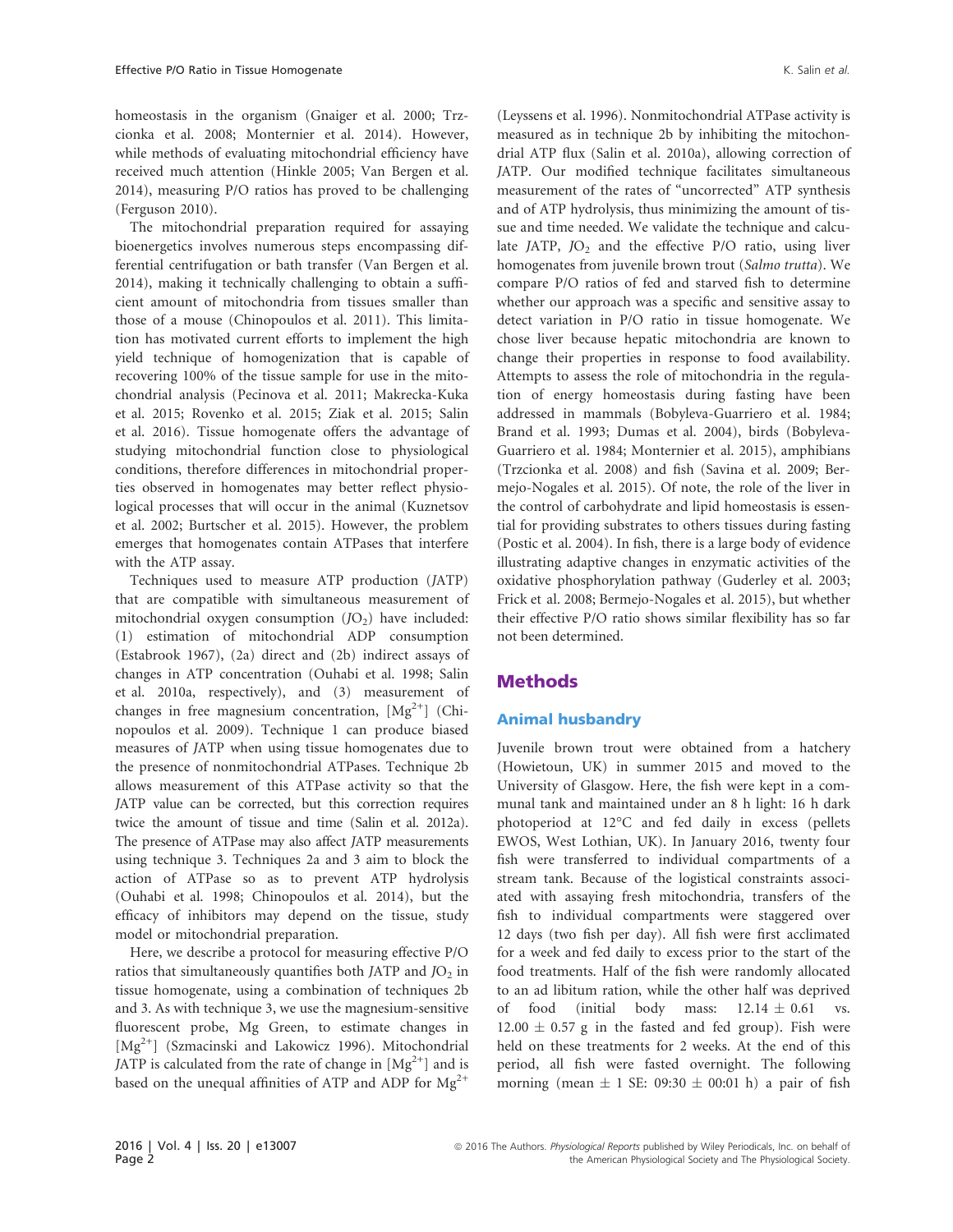was culled and their livers collected to determine mitochondrial parameters. Fasting led to reduction in body mass (final mass fasted group:  $10.85 \pm 2.14$  g). At the same time, the fed trout had an increase in body weight (final mass fed group:  $16.50 \pm 3.80$  g). All procedures were carried out under the jurisdiction of a UK Home Office project license (PPL 60/4292).

# Estimation of  $K_d$  of ATP and ADP for free magnesium  $(Mg<sup>2+</sup>)$

The method for determining the affinity of the magnesium with nucleotides was adapted from Chinopoulos et al. (2014). Magnesium green fluorescence signal was detected using respirometry chambers equipped with fluorescent sensors and recorded using DatLab software (Oxygraph-2k high resolution, Oroboros Instruments, Innsbruck Austria, as in [Chinopoulos et al. 2014]). The main adjustment of the assay of the  $K_d$  is a measurement in the absence of tissue homogenate and ATPase inhibitors (see below). Thus, assays were made in duplicate in a buffer containing 20 mmol/L Taurine, 10 mmol/L KH<sub>2</sub>PO<sub>4</sub>, 20 mmol/L HEPES, 110 mmol/L D-sucrose, 60 mmol/L K-lactobionate, 1 g/L BSA fatty acid free, pH 7.2 and at 12°C. The titration protocol was as follows: the buffer was supplemented with pyruvate (5 mmol/L) and malate (0.5 mmol/ L). Magnesium green (2.1  $\mu$ mol/L), EGTA (0.1 mmol/L) and EDTA (15  $\mu$ mol/L) were subsequently added to the chamber. Then, stepwise additions of  $MgCl<sub>2</sub>$  were performed for calibration of the fluorescent signal into  $Mg^{2+}$ (Fig. 1). Succinate (10 mmol/L) was then added. Stepwise additions of ATP or ADP were then performed to determine the affinity of those nucleotides for  $Mg^{2+}$  (25 additions of 0.2 mmol/L ATP or 0.25 mmol/L ADP) (Fig. 1). The two  $K_d$  values were determined using the least squares method, described in detail in Chinopoulos et al. (2014). The binding affinity  $(K_d)$  of ATP and ADP for  $Mg^{2+}$  was calculated, using the method of Chinopoulos et al. (2014); the values were  $K_{d-ATP} = 0.1545$  mmol/L and  $K_{d-ADP} =$ 2.1333 mmol/L.

The method for determining the affinity of the magnesium with nucleotides in the presence of mitochondria and ATPase inhibitors (as in Chinopoulos et al. 2014) was not used here due to the insufficient effect of ATPase inhibitors. In particular, there was a lack of stability of the fluorescent signal (Fig. 1) after ATP additions when in the presence of homogenate (5 mg wet mass liver per ml buffer) and inhibitors (25  $\mu$ mol/L adenylate kinase inhibitor Ap5A, 2  $\mu$ g/mL oligomycin, 4  $\mu$ mol/L carboxylatractyloside (cATR), 0.2 mmol/L beryllium sulfate tetrahydrate, 5 mmol/L sodium trifluoride and 30  $\mu$ mol/L sodium orthovanadate). We therefore omitted ATPase inhibitors when making measurements of  $K<sub>d</sub>$ , JATP and JO2. Thus, the insufficient effect of ATPase inhibitors on liver homogenate motivates us to further develop a method to quantify the rate of ATP hydrolysis.



**Figure 1.** Estimation of K<sub>d</sub> of ATP and ADP for free magnesium (Mg<sup>2+</sup>). Stepwise additions of MgCl<sub>2</sub> (10 times 0.1 mmol/L) were performed to calibrate the relationship between the fluorescent signal and  $[Mg^{2+}]$ . Stepwise additions of ATP (black line) or ADP (light gray line) were then performed to determine the affinity of those nucleotides for Mg<sup>2+</sup> (25 additions of 0.2 mmol/L ATP or 0.25 mmol/L ADP). Assays were made with buffer (see main text for composition) and at 12°C, in the presence of magnesium green (2.2  $\mu$ mol/L), EGTA (0.1 mmol/L) and EDTA (15  $\mu$ mol/L), but in the absence of tissue homogenate and ATPase inhibitors. These were omitted due to the insufficient effect of ATPase inhibitors, as shown by the lack of stability of the fluorescent signal (dark gray line) after ATP additions when in the presence of homogenate and inhibitors (see main text for details).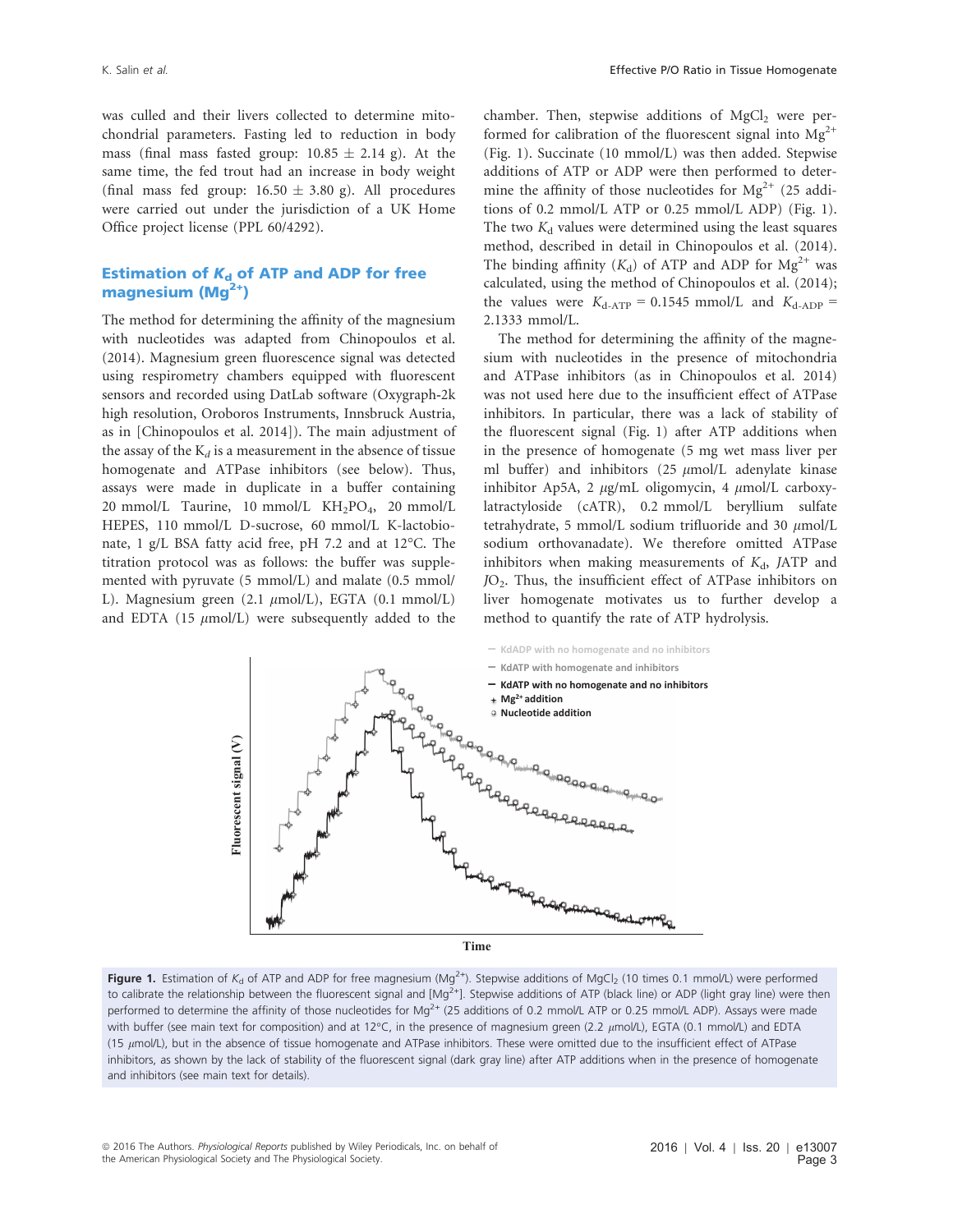#### Mitochondrial homogenate preparation

Liver homogenate was prepared as in (Salin et al. 2016). Briefly, tissues (mean  $\pm$  1 SE: 43.08  $\pm$  2.02 mg) were minced to obtain a shredded solution, which was then homogenized with a Potter-Elvehjem homogenizer in a buffer containing 20 mmol/L Taurine, 10 mmol/L KH2PO4, 20 mmol/L HEPES, 110 mmol/L D-sucrose, 60 mmol/L K-lactobionate, 1 g/L BSA fatty acid free, pH 7.2. Homogenates were then diluted to obtain a final concentration of 5 mg/mL. The entire procedure was carried out at 4°C and completed within 30 min of the fish being culled. A sample of liver homogenate was then immediately added to one of the two respirometry chambers. The leftover preparation of liver homogenate was preserved on ice for use in a replicate trial.

# Mitochondrial rates of oxidation and phosphorylation: measurement

Oxygen and magnesium green fluorescence signals were detected simultaneously, using respirometry chambers equipped with fluorescent sensors (as in Chinopoulos et al. 2014). Pure oxygen gas was added to the respirometry chambers to reach a concentration of 550  $\mu$ mol/L. The titration protocol was as follows: respiration was stimulated by adding pyruvate (5 mmol/L) and malate (0.5 mmol/L). Magnesium green (2.1  $\mu$ mol/ L), EGTA  $(0.1 \text{ mmol/L})$  and EDTA  $(15 \mu \text{mol/L})$  were subsequently added to the chamber. Then, stepwise additions of MgCl<sub>2</sub> were performed for calibration of the fluorescent signal into  $Mg^{2+}$ . Succinate (10 mmol/L) was then added. State 3 was reached by adding a saturating concentration of ADP (2 mmol/L). In this condition, changes in oxygen and ATP concentrations in the chamber are representative of raw fluxes in oxygen and ATP ( $JO_{2\text{-raw}}$  and JATP<sub>raw</sub>, respectively). JO<sub>2-raw</sub> reflects the rate of oxygen consumption by the mitochondria but also by nonmitochondrial reactions;  $JATP<sub>raw</sub>$  is the balance between the rate of mitochondrial ATP production and the rate of ATP disappearance due to the activity of the various ATPase enzymes (phosphorylases, phosphatases and kinases; for further details see Chinopoulos et al. 2014). Addition of cATR  $(4 \mu mol/L)$ , an inhibitor of ATP-ADP exchanger, allowed calculation of the rate of ATP disappearance due to ATPase activity



Figure 2. Output from a representative experiment, using homogenized brown trout liver, showing changes in oxygen and ATP content as a function of time. The substrates pyruvate, malate and succinate, as well as free magnesium, were present at the start of the experiment. State 3 respiration was initiated by adding 2 mmol/L ADP; the disappearance of oxygen (black line) was matched by the appearance of ATP (gray line). State 3 parameters stabilized 15 min after adding ADP, at which point rates of oxygen consumption (JO<sub>2-raw</sub>) and ATP production  $(JATP_{raw})$  were measured for a further 5 min. The rate of ATP disappearance due to the activity of ATPase  $(ATP_{544})$  was quantified by inhibiting the mitochondrial ATP-ADP exchange with carboxyatractyloside (cATR) (note the cessation of ATP production at this point, and reduction in oxygen consumption). Finally, the nonmitochondrial oxygen consumption (JO<sub>2-ROX</sub>) was estimated by inhibiting the respiratory chain with antimycin A (Ant A) and rotenone (Rot). Mitochondrial parameters were measured at 5 mg wet mass liver per ml at 12°C; Oxygen content in the respirometry chambers never dropped below 300  $\mu$ mol/L, so maintaining the liver above sensitive levels ( $\approx$ 100  $\mu$ mol/L in our conditions, data not shown).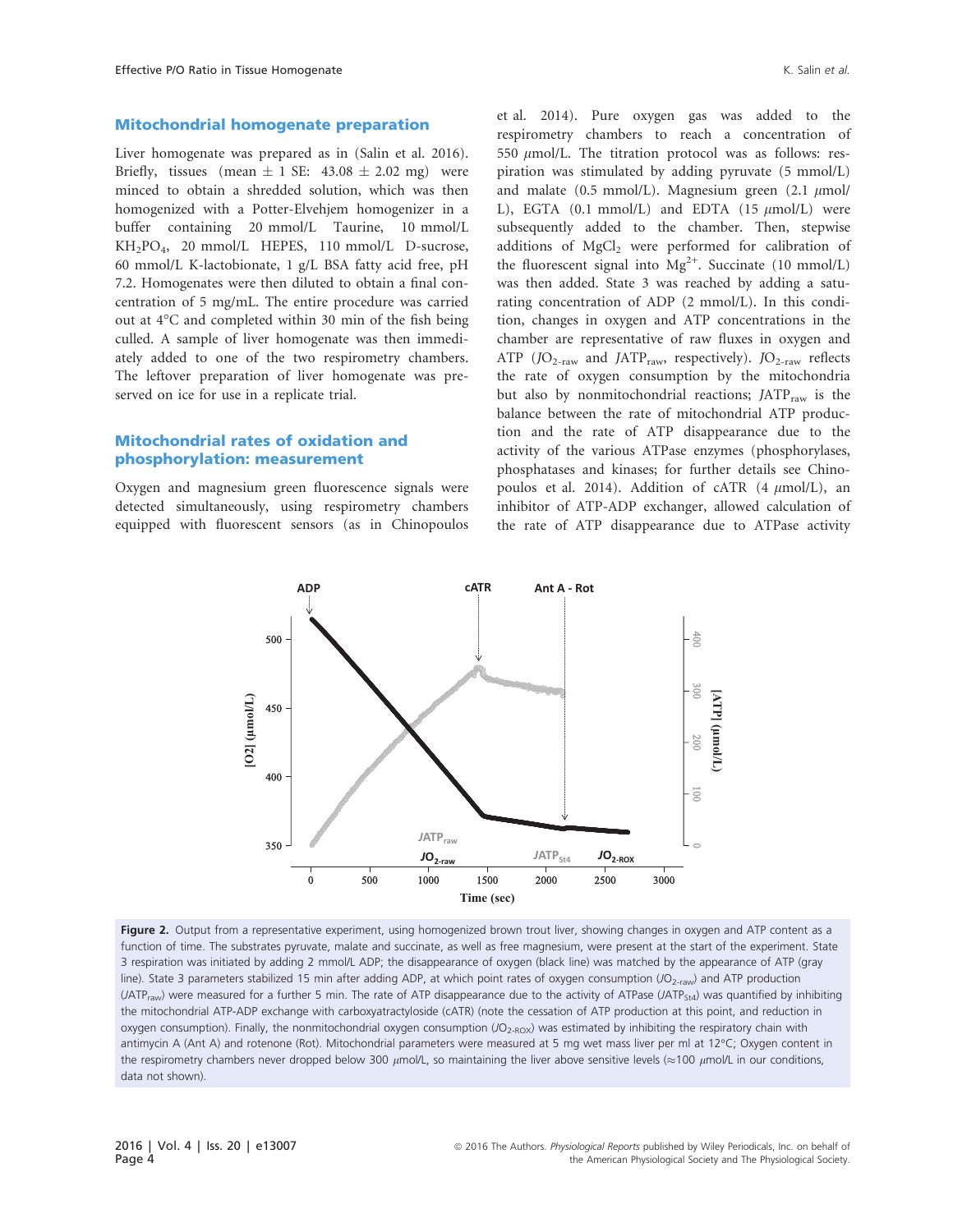

Figure 3. Changes in mitochondrial properties as a result of time since liver homogenization, shown as the difference between measurements made immediately versus 2 h after homogenization, and plotted against the mean of the two values. (A) Hepatic mitochondrial oxygen consumption  $JO_{2-5t3}$  (drift between trials: paired  $t = 8.322$ ,  $P < 0.001$ ). (B) Liver mitochondrial ATP production JATP<sub>St3</sub> (drift between trials: paired  $t = 3.099$ ,  $P = 0.005$ ). (C) Liver mitochondrial estimated P/O ratio (drift between trials: paired  $t = -1.476$ ,  $P = 0.154$ ).  $N = 23$  fish in all cases. Thick lines represent the mean value of the difference, and the thin line a difference of zero (i.e., no difference in measurement between the two trials).

nonmitochondrial, or residual, oxygen consumption  $(JO<sub>2-ROX</sub>)$ . At each step the rates of changes in ATP and/or oxygen were allowed to stabilize. An identical trial was run on the homogenate obtained from the same fish 2 h later, in order to determine the repeatability of measurements and the stability of measurements in relation to time since sample preparation.

# Analysis of mitochondrial rates of oxidation and phosphorylation

Mitochondrial oxidation and phosphorylation were analyzed with Microsoft Excel 2010. Free  $Mg^{2+}$  was converted into extra-mitochondrial ATP concentration, using standard binding equations previously described (Chinopoulos et al. 2014). The rate of ATP production was calculated from the linear regression of ATP concentration as a function of time (Fig. 2);  $JATP<sub>raw</sub>$  was averaged over a 5 min period, starting 15 min post-ADP addition while JATP $_{St4}$  was averaged over a 5 min period after flux stabilisation.  $JATP_{St4}$  was then subtracted from  $JATP_{raw}$ to obtain the state 3 rate of mitochondrial ATP production (JATP<sub>St3</sub>), which was expressed in pmol ATP/sec/mg wet weight of liver. Changes in oxygen concentration over time were calculated in a similar way (Fig. 2),  $JO_{2\text{-raw}}$ being averaged over 5 min, starting 15 min post-ADP addition, while  $JO_{2-ROX}$  was averaged over 1–2 min after flux stabilisation.  $JO_{2-ROX}$  was then subtracted from  $JO_{2-}$ raw to obtain the state 3 respiration rate  $(D_{2-St3})$ , expressed in pmol  $O_2$ /sec/mg wet weight of liver. Finally, the P/O ratio was calculated as the ratio of  $JATP<sub>St3</sub>$  to twofold  $JO_{2-St3}$ ; the rate of oxygen consumption is doubled since each molecule of oxygen is comprised of two oxygen atoms.

# under state 4 conditions (JATP<sub>St4</sub>). Addition of complex I inhibitor, rotenone  $(0.5 \mu \text{mol/L})$  and complex III inhibitor, antimycin  $A$  (2.5  $\mu$ mol/L) determined

# Chemicals

Magnesium green was purchased from Thermo Fisher Scientific (Renfrew, UK), ADP was purchase from Merck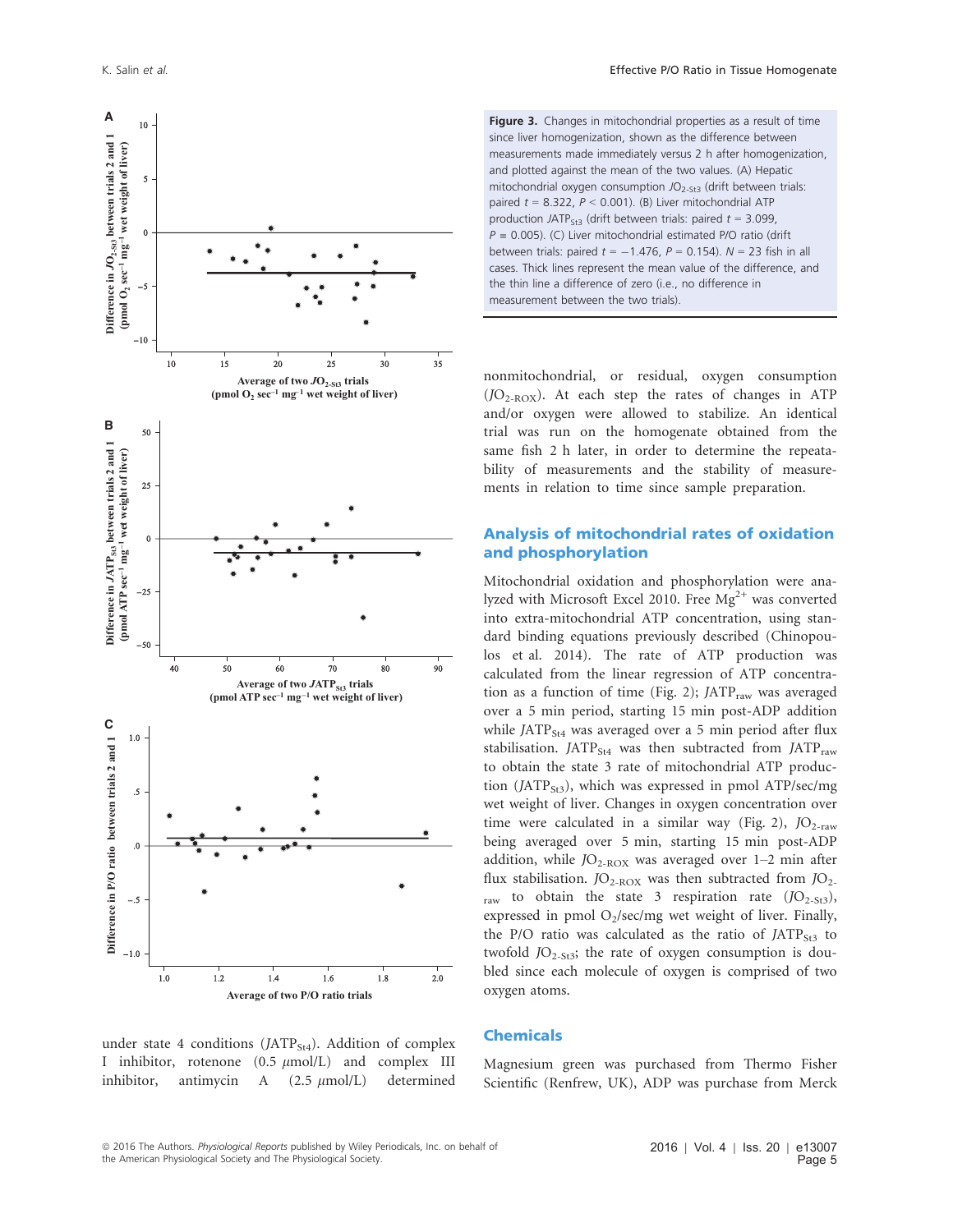

(Hoddesdon, UK), water was purchased from VWR (Lutterworth, UK). All other chemicals were purchased from Sigma-Aldrich (Dorset, UK).

Figure 4. Liver mitochondrial ATP production and oxygen consumption values of fasted and ad libitum-fed groups of brown trout. Food treatment significantly affected (A) mitochondrial oxygen consumption  $(JO_{2-5t3}: F_{1,11} = 28.677, P < 0.001)$ , (B) mitochondrial ATP production to a lower extent  $(JATP<sub>St3</sub>:$  $F_{1,11} = 4.805$ ,  $P = 0.051$ ) and (C) mitochondrial P/O ratio  $(F_{1,11} = 20.937, P = 0.001)$ . Shown are average values from the two replicate measurements of mitochondrial properties per fish. Data are plotted as mean  $\pm$  1 SE. N = 12 fish per treatment group.

#### Statistical analysis

The reproducibility of the estimates of  $JO<sub>2-St3</sub>$ , JATP<sub>St3</sub>, and the P/O ratio of the two trials from the same homogenate was assessed, using Intraclass Correlation Coefficients (ICC). Paired t-tests were then used to test for any consistent shifts in the values of the measurements between the first and second trial (2 h later). Finally, linear mixed models were employed to test whether fed and fasted fish differed significantly in their hepatic mitochondrial properties (mean value of  $JO<sub>2-St3</sub>$ , JATP<sub>St3</sub>, and P/O ratio) while taking into account any effect of testing date (included as a random factor). All statistical analyses were performed in SPSS Statistics 21 (Chicago, IL).

# Results and Discussion

The reproducibility of  $JO<sub>2-St3</sub>$  and JATP<sub>St3</sub> measurements between the two replicate trials from the same liver homogenate was high  $(JO_{2-St3}: ICC r = 0.953, df = 22,$  $P < 0.001$ ; JATP<sub>St3</sub>: ICC  $r = 0.746$ , df = 22,  $P = 0.001$ ). As a result, the P/O ratio was also highly reproducible (ICC  $r = 0.778$ , df = 22,  $P < 0.001$ ). However, the mitochondrial activity of homogenates declined over time, as indicated by significantly lower  $JO<sub>2-St3</sub>$  and  $JATP<sub>St3</sub>$ measurements in the 2nd assay that was conducted 2 h after the first (Fig. 3A and B). This led to a tendency for the P/O ratio to also change over time, although this change was not significant (Fig. 3C). This lack of a significant change in P/O ratio with time posthomogenization was due to both the numerator and denominator changing in the same direction and at broadly similar rates, but this may not be the case in other tissues or for greater time intervals between assays. The temporal stability of mitochondrial properties should therefore always be assessed when using this method, and delays between sample preparation and measurement kept to a minimum.

The liver mitochondria of trout starved for 14 days showed significant differences in their properties compared to those of fed conspecifics (Fig. 4). The mitochondria from fasted fish exhibited significantly higher rates of oxygen consumption and a trend for an increase in rates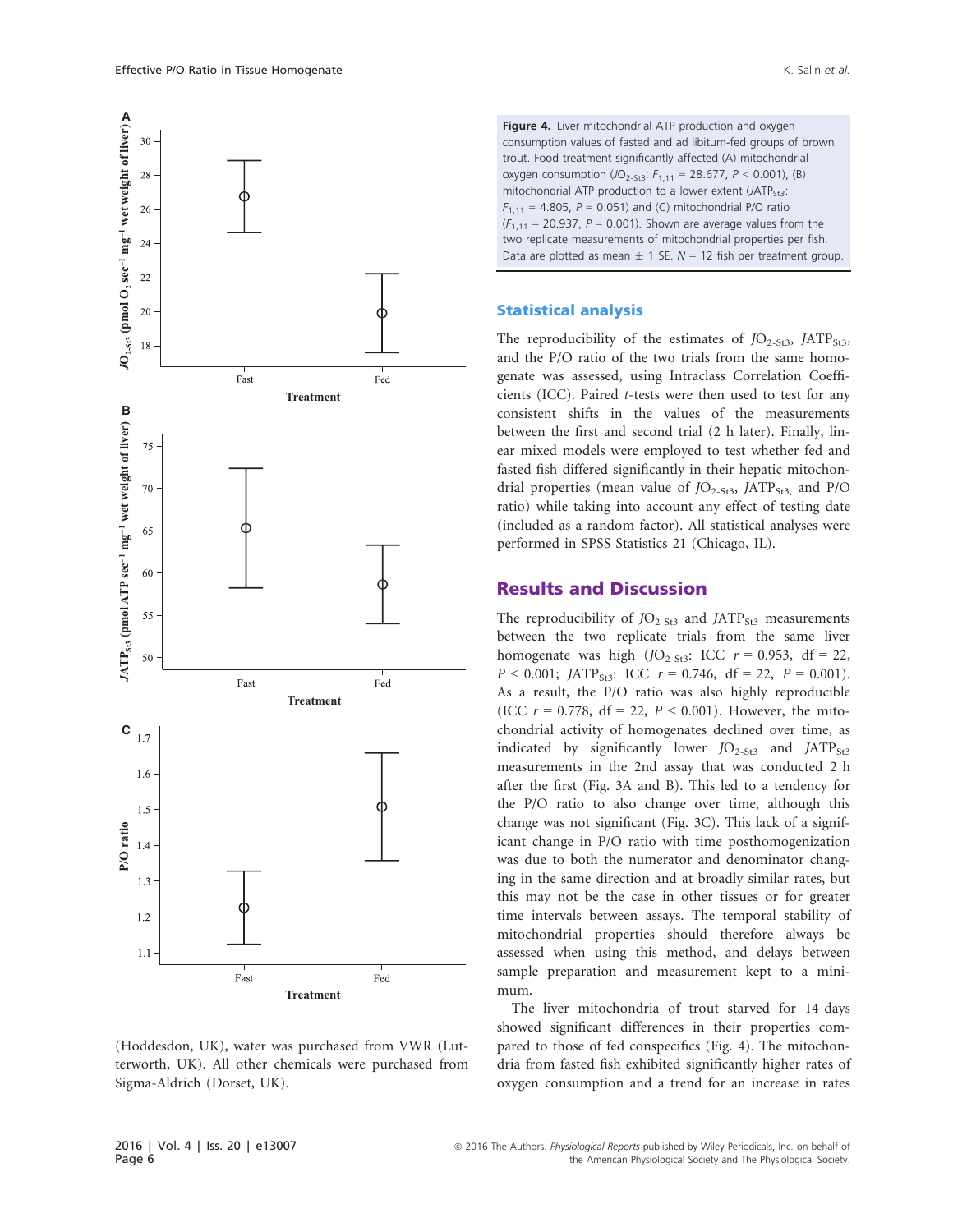of ATP production in comparison with those of fed fish (Fig. 4A and B). As a result of this substantial increase in JO2 but lesser increase in JATP, the P/O ratio of liver mitochondria from food-deprived fish was significantly reduced compared to that of fed fish (Fig. 4C). While an increase in coupling efficiency has been suggested to be a primary means by which animals reduce energy expenditure when faced with harsh conditions (Theron et al. 2000; Monternier et al. 2014; Salin et al. 2015), other studies have proposed that the P/O ratio is a major constraint in optimizing the efficiency of energy utilization (Konstantinov et al. 1976; Bobyleva-Guarriero et al. 1984; Abele et al. 2002; Bottje and Carstens 2009; Salin et al. 2012b; Conley et al. 2013). The effect of starvation on mitochondrial properties is also likely to depend on both the tissue (Trzcionka et al. 2008; Brown et al. 2012; Crescenzo et al. 2012) and the animal species involved (Emel'yanova et al. 2007; Bottje and Carstens 2009). A reduction in the apparent P/O ratio in the liver of the food-deprived fish is consistent with previous studies of chickens (Bobyleva-Guarriero et al. 1984), but contrasts with results found in the skeletal muscle of starving penguins (Monternier et al. 2014) and in the livers of starved rats (Jung and Henke 1997). The degree to which mitochondrial properties change may also depend on the severity of the energetic challenge, for example, the duration of food deprivation (Hung et al. 1997; Salin et al. 2010b). It would be profitable to test whether the effect of fasting on mitochondrial coupling efficiency is consistent across different tissues from the same animal, and whether the direction and magnitude of change in P/O ratio is dependent on the duration of food deprivation.

## Perspectives and significance

The aim of this study was to measure simultaneously JATP and  $JO<sub>2</sub>$  and hence the P/O ratio in tissue homogenate. Our approach was to use the magnesium-sensitive fluorescent probe, Mg Green, to estimate changes in  $[Mg^{2+}]$  and in turn JATP, while correcting for ATPase interference. In our study the average P/O ratio for pyruvate, malate and succinate oxidation was 1.367, which is only slightly lower than maximal theoretical values reported for pyruvate and malate oxidation (2.727) and for oxidation of succinate (1.636) (Brand 2005; Watt et al. 2010). This supports our conclusion that the method is appropriate for measuring effective P/O ratios. In the conditions pertaining in our experiment, inhibitors for ATPase failed to fully inhibit ATP hydrolysis (Fig. 1). This limitation has been overcome by inhibiting the ATP-ADP exchanger with a highly specific inhibitor, the cATR, in order to quantify rates of ATP hydrolysis. This extra step of the protocol does not require any more tissue and

only a minimal amount of time for the mitochondria to reach a steady state 4. Our method can even be used to analyze P/O ratios from permeabilized cells and isolated mitochondria. Thus, P/O ratio comparisons among species, individuals and tissues can be carried out, even across a range of mitochondrial preparations.

The Mg Green method has previously enabled evaluation of ATP production in permeabilized cells and isolated mitochondria (Chinopoulos et al. 2009, 2014). However, such samples are not always appropriate in studies of the energy metabolism of an organism. Moreover, ecology and evolutionary biology requires methods for measuring mitochondrial traits that can be applied to nonmodel organisms that potentially exhibit smaller tissues and a lower mitochondrial density than a laboratory mouse. We have for the first time demonstrated the feasibility of a method for measuring mitochondrial coupling efficiencies on homogenized tissue, showing that our method can be used to calculate effective P/O ratios from tissue samples as small as tens of milligrams. This protocol may facilitate the study of P/O ratios in further models, and shed light on the role of mitochondrial coupling efficiency in influencing fitness-related traits.

# Conflict of Interest

The authors declare they have no conflict of interest.

#### References

- Abele, D., K. Heise, H. O. Pörtner, and S. Puntarulo. 2002. Temperature-dependence of mitochondrial function and production of reactive oxygen species in the intertidal mud clam Mya arenaria. J. Exp. Biol. 205:1831–1841.
- Bermejo-Nogales, A., J. A. Calduch-Giner, and J. Pérez-Sánchez. 2015. Unraveling the molecular signatures of oxidative phosphorylation to cope with the nutritionally changing metabolic capabilities of liver and muscle tissues in farmed fish. PLoS ONE 10:e0122889.
- Bobyleva-Guarriero, V., P. E. Hughes, I. Ronchetti-Pasquali, and H. A. Lardy. 1984. The influence of fasting on chicken liver metabolites, enzymes and mitochondrial respiration. Comp. Biochem. Physiol. B 78:627–632.
- Bottje, W. G., and G. E. Carstens. 2009. Association of mitochondrial function and feed efficiency in poultry and livestock species. J. Anim. Sci. 87:E48–E63.
- Brand, M. D. 2005. The efficiency and plasticity of mitochondrial energy transduction. Biochem. Soc. Trans. 33:897–904.
- Brand, M. D., M. E. Harper, and H. C. Taylor. 1993. Control of the effective P/O ratio of oxidative phosphorylation in liver mitochondria and hepatocytes. Biochem. J. 291:739– 748.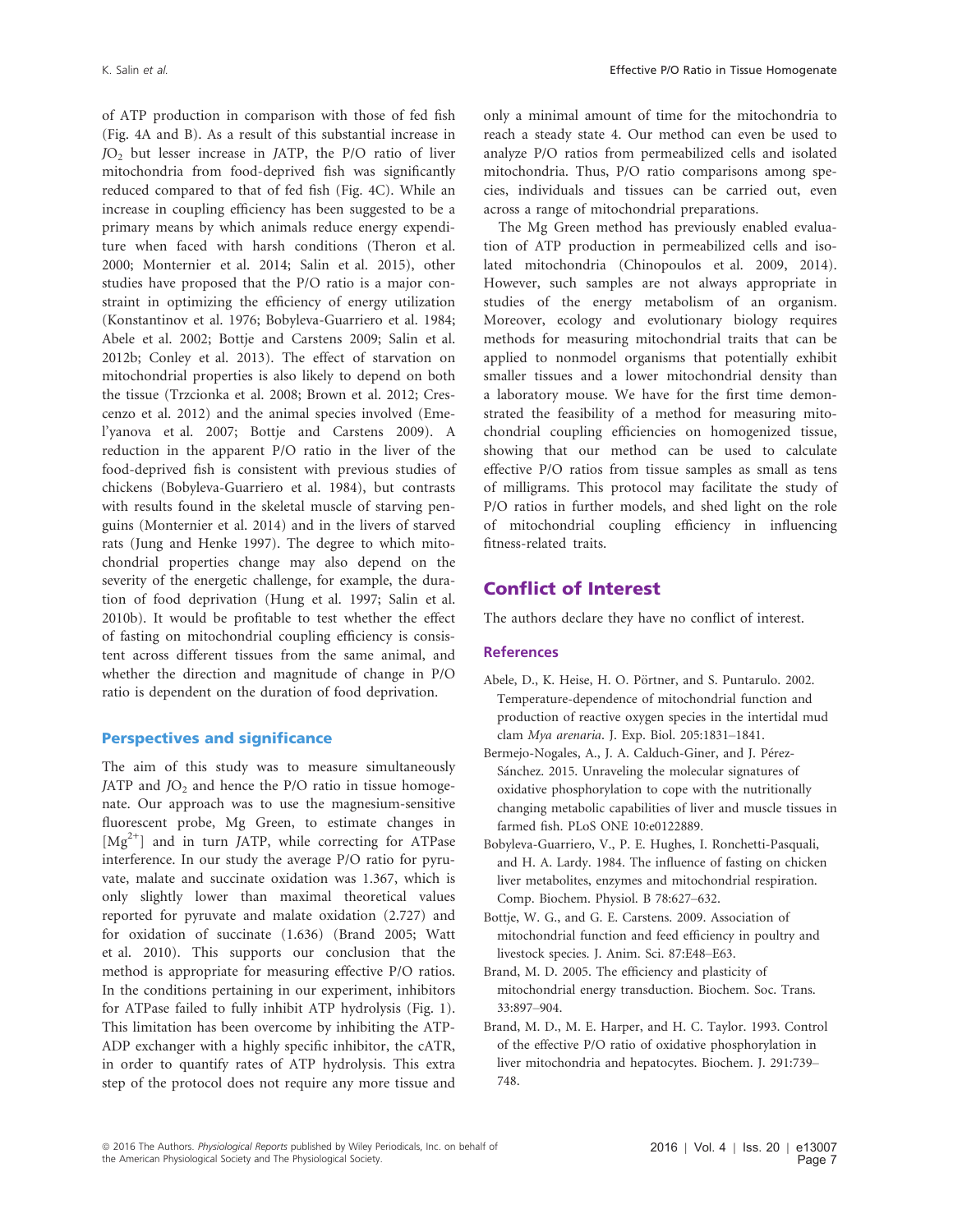Brown, J. C. L., D. J. Chung, K. R. Belgrave, and J. F. Staples. 2012. Mitochondrial metabolic suppression and reactive oxygen species production in liver and skeletal muscle of hibernating thirteen-lined ground squirrels. Am. J. Physiol. Regul. Integr. Comp. Physiol. 302:R15–R28.

Burtscher, J., L. Zangrandi, C. Schwarzer, and E. Gnaiger. 2015. Differences in mitochondrial function in homogenated samples from healthy and epileptic specific brain tissues revealed by high-resolution respirometry. Mitochondrion 25:104–112.

Chinopoulos, C., S. Vajda, L. Csanády, M. Mándi, K. Mathe, and V. Adam-Vizi. 2009. A novel kinetic assay of mitochondrial ATP-ADP exchange rate mediated by the ANT. Biophys. J. 96:2490–2504.

Chinopoulos, C., S. F. Zhang, B. Thomas, V. Ten, and A. A. Starkov. 2011. Isolation and functional assessment of mitochondria from small amounts of mouse brain tissue. Pp. 311–324, Vol. 793 in G. Manfredi and H. Kawamata eds. Neurodegeneration: methods and protocols. Humana Press Inc, Totowa, NJ.

Chinopoulos, C., G. Kiss, H. Kawamata, and A. A. Starkov. 2014. Chapter seventeen – measurement of ADP-ATP exchange in relation to mitochondrial transmembrane potential and oxygen consumption. Pp. 333–348, Vol. 542 in G. Lorenzo and K. Guido, eds. Methods in enzymology. Academic Press, San Diego.

Conley, K. E. 2016. Mitochondria to motion: optimizing oxidative phosphorylation to improve exercise performance. J. Exp. Biol. 219:243–249.

Conley, K. E., S. A. Jubrias, M. E. Cress, and P. Esselman. 2013. Exercise efficiency is reduced by mitochondrial uncoupling in the elderly. Exp. Physiol. 98:768–777.

Crescenzo, R., F. Bianco, I. Falcone, P. Coppola, A. G. Dulloo, G. Liverini, et al. 2012. Mitochondrial energetics in liver and skeletal muscle after energy restriction in young rats. Br. J. Nutr. 108:655-665.

Dumas, J., D. Roussel, G. Simard, O. Douay, F. Foussard, Y. Malthiery, et al. 2004. Food restriction affects energy metabolism in rat liver mitochondria. Biochim. Biophys. Acta 1670:126–131.

Emel'yanova, L. V., M. V. Savina, E. A. Belyaeva, and I. V. Brailovskaya. 2007. Peculiarities of functioning of liver mitochondria of the river lamprey Lampetra fluviatilis and the common frog Rana temporaria at periods of suppression and activation of energy metabolism. J. Evol. Biochem. Physiol. 43:564–572.

Estabrook, R. W. 1967. Mitochondrial respiratory control and the polarographic measurement of ADP:O ratios. Methods Enzymol. 10:41–47.

Ferguson, S. J. 2010. ATP synthase: from sequence to ring size to the P/O ratio. Proc. Natl Acad. Sci. USA 107:16755– 16756.

Frick, N. T., J. S. Bystriansky, Y. K. Ip, S. F. Chew, and J. S. Ballantyne. 2008. Lipid, ketone body and oxidative

metabolism in the African lungfish, Protopterus dolloi following 60 days of fasting and aestivation. Comp. Biochem. Physiol. A Mol. Integr. Physiol. 151:93–101.

Gnaiger, E., G. Mendez, and S. C. Hand. 2000. High phosphorylation efficiency and depression of uncoupled respiration in mitochondria under hypoxia. Proc. Natl Acad. Sci. USA 97:11080–11085.

Guderley, H., D. Lapointe, M. Bédard, and J.-D. Dutil. 2003. Metabolic priorities during starvation: enzyme sparing in liver and white muscle of Atlantic cod, Gadus morhua L. Comp. Biochem. Physiol. A Mol. Integr. Physiol. 135:347– 356.

Hinkle, P. C. 2005. P/O ratios of mitochondrial oxidative phosphorylation. Biochim. Biophys. Acta 1706:1–11.

Hung, S. S. O., W. Liu, H. Li, T. Storebakken, and Y. Cui. 1997. Effect of starvation on some morphological and biochemical parameters in white sturgeon, Acipenser transmontanus. Aquaculture 151:357–363.

Jung, K., and W. Henke. 1997. Effect of starvation on antioxidant enzymes and respiratory mitochondrial functions in kidney and liver from rats. J. Clin. Biochem. Nutr. 22:163–169.

Kadenbach, B., R. Ramzan, and S. Vogt. 2013. High efficiency versus maximal performance — the cause of oxidative stress in eukaryotes: a hypothesis. Mitochondrion 13:1–6.

Konstantinov, Y. M., V. V. Lyakhovich, and A. V. Panov. 1976. A possible role of adenine nucleotide transport in the regulation of respiration of rat liver mitochondria. Bull. Exp. Biol. Med. 81:167–169.

Kuznetsov, A. V., D. Strobl, E. Ruttmann, A. Konigsrainer, R. Margreiter, and E. Gnaiger. 2002. Evaluation of mitochondrial respiratory function in small biopsies of liver. Anal. Biochem. 305:186–194.

Layec, G., A. Bringard, Y. Le Fur, J. P. Micallef, C. Vilmen, S. Perrey, et al. 2015. Opposite effects of hyperoxia on mitochondrial and contractile efficiency in human quadriceps muscles. Am. J. Physiol. Regul. Integr. Comp. Physiol. 308:R724–R733.

Lehninger, A. L., D. L. Nelson, and M. M. Cosx. 1993. Principles of biochemistry. 2nd ed. Worth Publishers, NY.

Leyssens, A., A. V. Nowicky, L. Patterson, M. Crompton, and M. R. Duchen. 1996. The relationship between mitochondrial state, ATP hydrolysis,  $[Mg^{2+}]$ i and  $[Ca^{2+}]$ i studied in isolated rat cardiomyocytes. J. Physiol. 496:111– 128.

Makrecka-Kuka, M., G. Krumschnabel, and E. Gnaiger. 2015. High-resolution respirometry for simultaneous measurement of oxygen and hydrogen peroxide fluxes in permeabilized cells, tissue homogenate and isolated mitochondria. Biomolecules 5:1319–1338.

Monternier, P.-A., V. Marmillot, J.-L. Rouanet, and D. Roussel. 2014. Mitochondrial phenotypic flexibility enhances